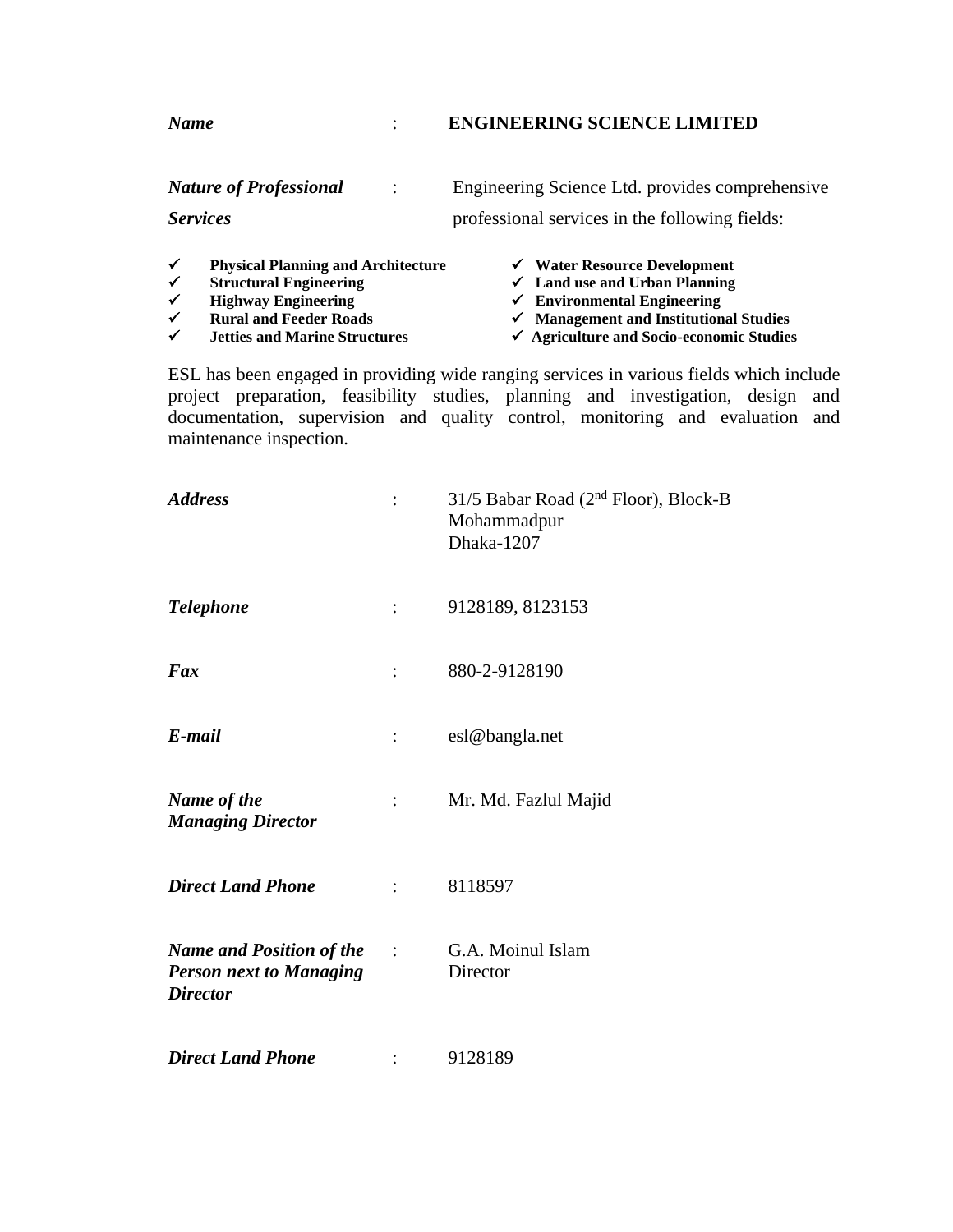| Date of Incorporation in the :<br><b>Office of the Registrar of</b><br><b>Joint Stock Companies and</b><br><b>Firms</b> | Registered as a Private Limited Company<br>on 21-10-1982. The Registration No:<br>$C-10303/196.$ |
|-------------------------------------------------------------------------------------------------------------------------|--------------------------------------------------------------------------------------------------|
| <b>TIN Number</b>                                                                                                       | 211-200-4718, Company Circle $-183$ ,<br>Zone-9, Dhaka                                           |
| Trade License No.                                                                                                       | 0612291, Dhaka City Corporation                                                                  |
| <b>Field of Activities</b>                                                                                              | <b>Attached Matrix Form</b>                                                                      |
| Name of 10 major completed:<br><i>longoing projects</i>                                                                 | Attached                                                                                         |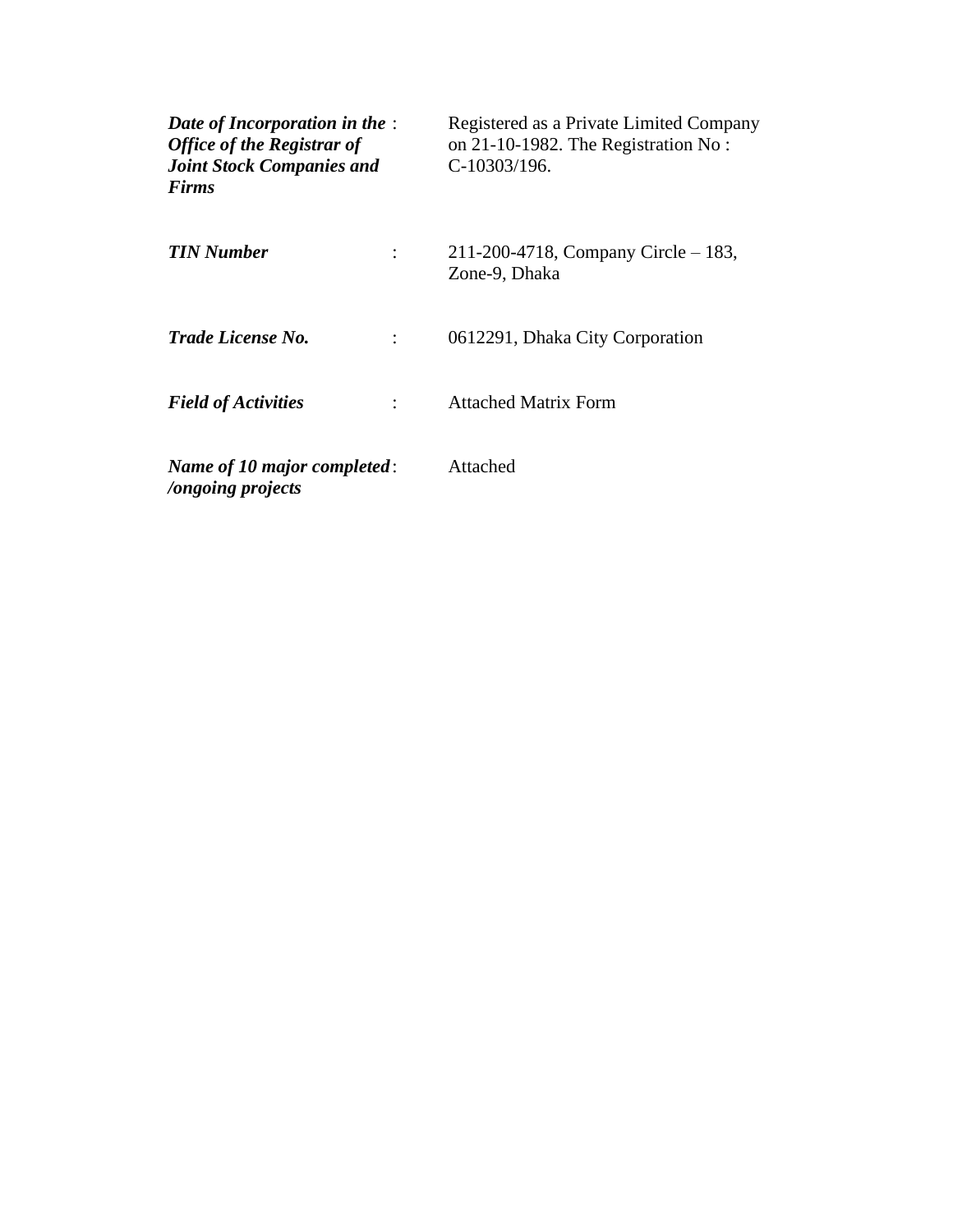| Name of the Project :                                 | Upgrading the National Highways and Zila Roads under<br>Sub-Regional Transport Project Preparatory (Road Component –<br>Package 2) of Roads and Highways Department - ADB TA.                                                                                                                                                               |
|-------------------------------------------------------|---------------------------------------------------------------------------------------------------------------------------------------------------------------------------------------------------------------------------------------------------------------------------------------------------------------------------------------------|
| Nature of the Project :                               | The project is aimed to prepare feasibility studies and<br>detailed engineering design for upgrading the national highways<br>and zila roads that have significant implication to sub-regional<br>development to four-lane highways.                                                                                                        |
| Nature of services<br>performed by the<br>Member-Firm | The services include (a) visual condition survey of the<br>Project Roads; (b) feasibility study and detailed<br>engineering design for the Project Roads including<br>structures & bridges; (c) cost estimates; (d) economic analysis;<br>(e) social $&$ environmental assessment; (f) bidding documents and<br>(g) procurement assistance. |
| Duration                                              | 1 year 8 months                                                                                                                                                                                                                                                                                                                             |
| Date of Completion :                                  | August 2014                                                                                                                                                                                                                                                                                                                                 |
| Name of the<br>Employer                               | Roads and Highways Department / ADB                                                                                                                                                                                                                                                                                                         |

Volume of the Project : -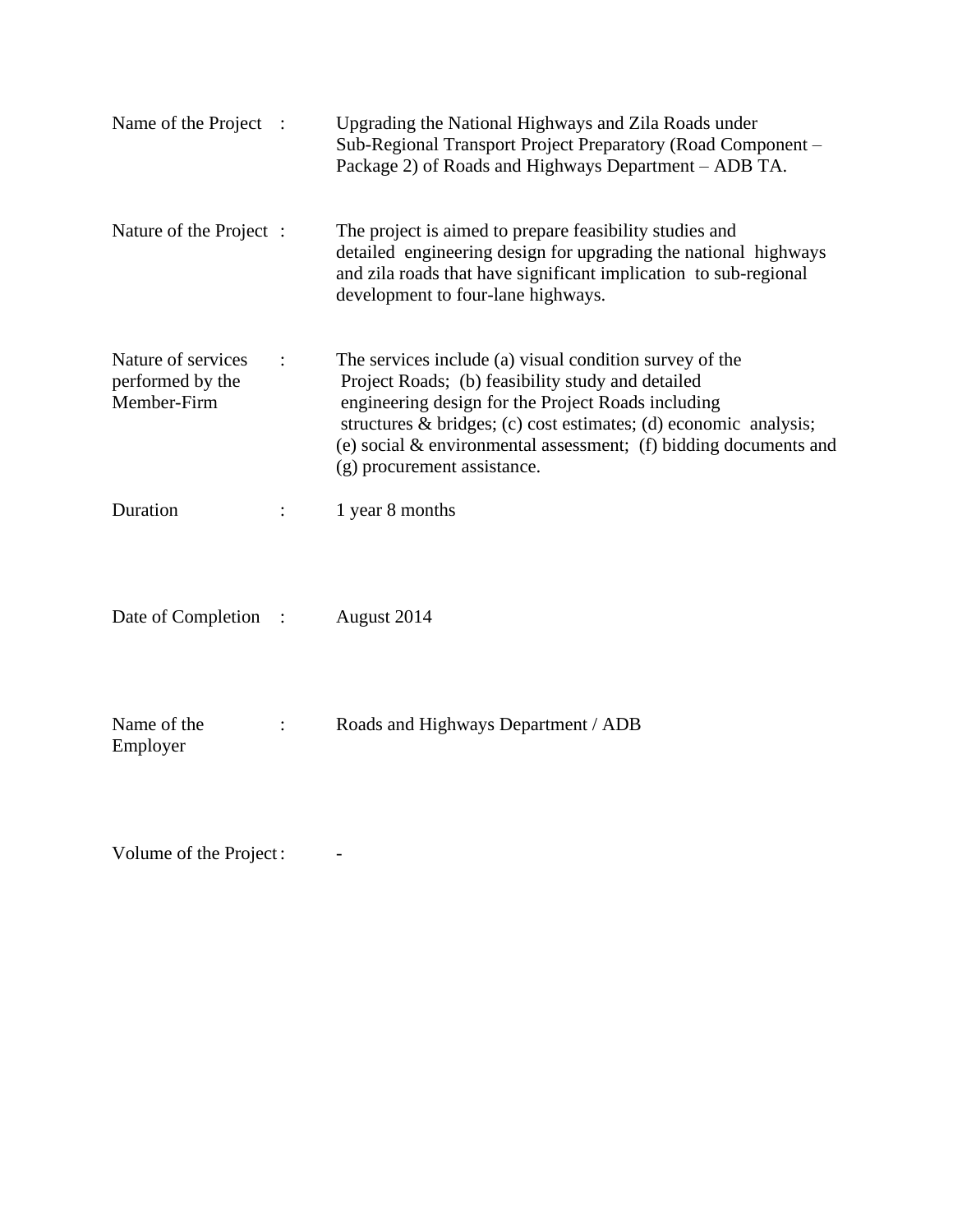| Name of the Project                                   | $\therefore$   | Market Infrastructure Development Project in Charland<br>Regions of LGED financed by IFAD.                                                                                                                                                                                                                                                                                                                                                                                                                                                                            |
|-------------------------------------------------------|----------------|-----------------------------------------------------------------------------------------------------------------------------------------------------------------------------------------------------------------------------------------------------------------------------------------------------------------------------------------------------------------------------------------------------------------------------------------------------------------------------------------------------------------------------------------------------------------------|
| Nature of the Project :                               |                | The objective of the project is to improve the well-being and<br>reduce the poverty of primary producer of charbased traders,<br>landless and single woman and their household. Major components<br>of the projects are :- a) Infrastructure Development, b) Production<br>and Market Group Development, c) Rural Enterprise Development<br>and d) Policy, Institution and Management Support.                                                                                                                                                                        |
| Nature of services<br>performed by the<br>Member-Firm |                | Carry out detailed engineering surveys, design and prepare<br>tender documents for all infrastructure works; prepare land<br>acquisition plans; prepare detailed design and implement the<br>improvement schemes relevant to markets and ghats, impart<br>training to the project/NGO staff as well as beneficiaries; assist<br>LGED in all respects of procurement processing, evaluation of<br>tender and award of contract, support for strengthening of capacity<br>building of LGED, support in monitoring of physical and financial<br>progress of the project. |
| Duration                                              |                | 5 years 5 months                                                                                                                                                                                                                                                                                                                                                                                                                                                                                                                                                      |
| Date of Completion                                    | $\cdot$ :      | June 2013                                                                                                                                                                                                                                                                                                                                                                                                                                                                                                                                                             |
| Name of the<br>Employer                               | $\ddot{\cdot}$ | Local Government Engineering Department / IFAD                                                                                                                                                                                                                                                                                                                                                                                                                                                                                                                        |
| Volume of the Project:                                |                | US Dollar 30.40 million                                                                                                                                                                                                                                                                                                                                                                                                                                                                                                                                               |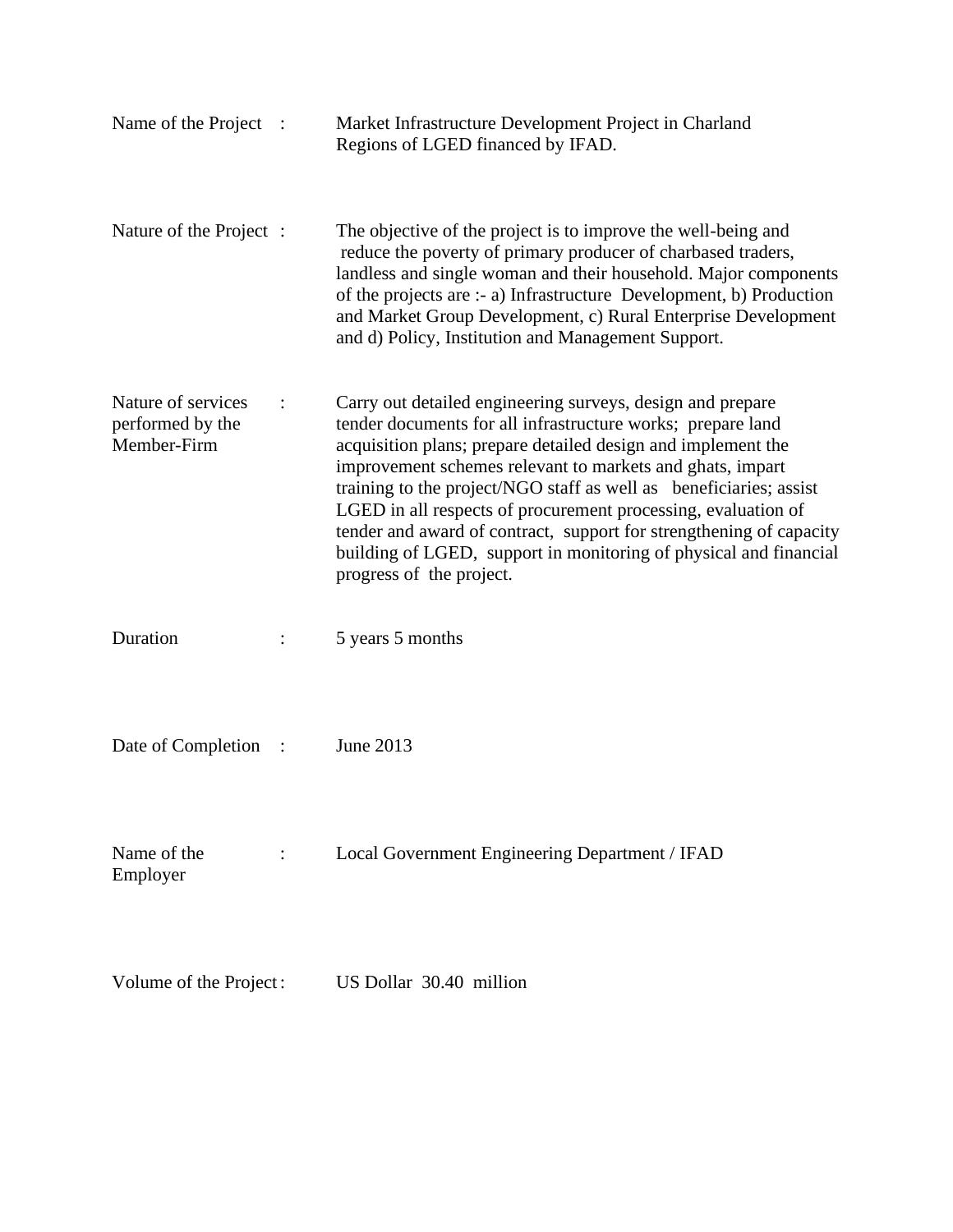| Name of the Project                                   | $\ddot{\phantom{1}}$ : | Greater Rajshahi Division Integrated Rural Development<br>Project of LGED financed by IDB.                                                                                                                                                                                                                                                                                                                                                                                                                               |
|-------------------------------------------------------|------------------------|--------------------------------------------------------------------------------------------------------------------------------------------------------------------------------------------------------------------------------------------------------------------------------------------------------------------------------------------------------------------------------------------------------------------------------------------------------------------------------------------------------------------------|
| Nature of the Project :                               |                        | The nature of projects are to help in the efforts to reduce poverty<br>of the rural population of the project area by providing better road<br>transportation network, increase the agricultural productivity and<br>diversity, expand the commercial activities in the project area<br>through development of markets identified as growth center.                                                                                                                                                                      |
| Nature of services<br>performed by the<br>Member-Firm |                        | Carryout detailed engineering Surveys, Design and Prepare tender<br>documents for all selected schemes of civil works, construction<br>supervision of all infrastructure works, certify payments<br>Contractors, certify all reimbursement claims for the works done<br>under Islamic Development Bank, prepare all monthly, quarterly<br>reports including Project Completion Report, coordinate all work<br>with the Livelihood and Capacity Development Team engaged to<br>conduct the soft component of the Project. |
| Duration                                              |                        | 4 years 10 months                                                                                                                                                                                                                                                                                                                                                                                                                                                                                                        |
| Date of Completion                                    | $\ddot{\phantom{1}}$ : | December 2014                                                                                                                                                                                                                                                                                                                                                                                                                                                                                                            |
| Name of the<br>Employer                               |                        | Local Government Engineering Department / IDB                                                                                                                                                                                                                                                                                                                                                                                                                                                                            |
| Volume of the Project:                                |                        | US Dollar 4.16 million                                                                                                                                                                                                                                                                                                                                                                                                                                                                                                   |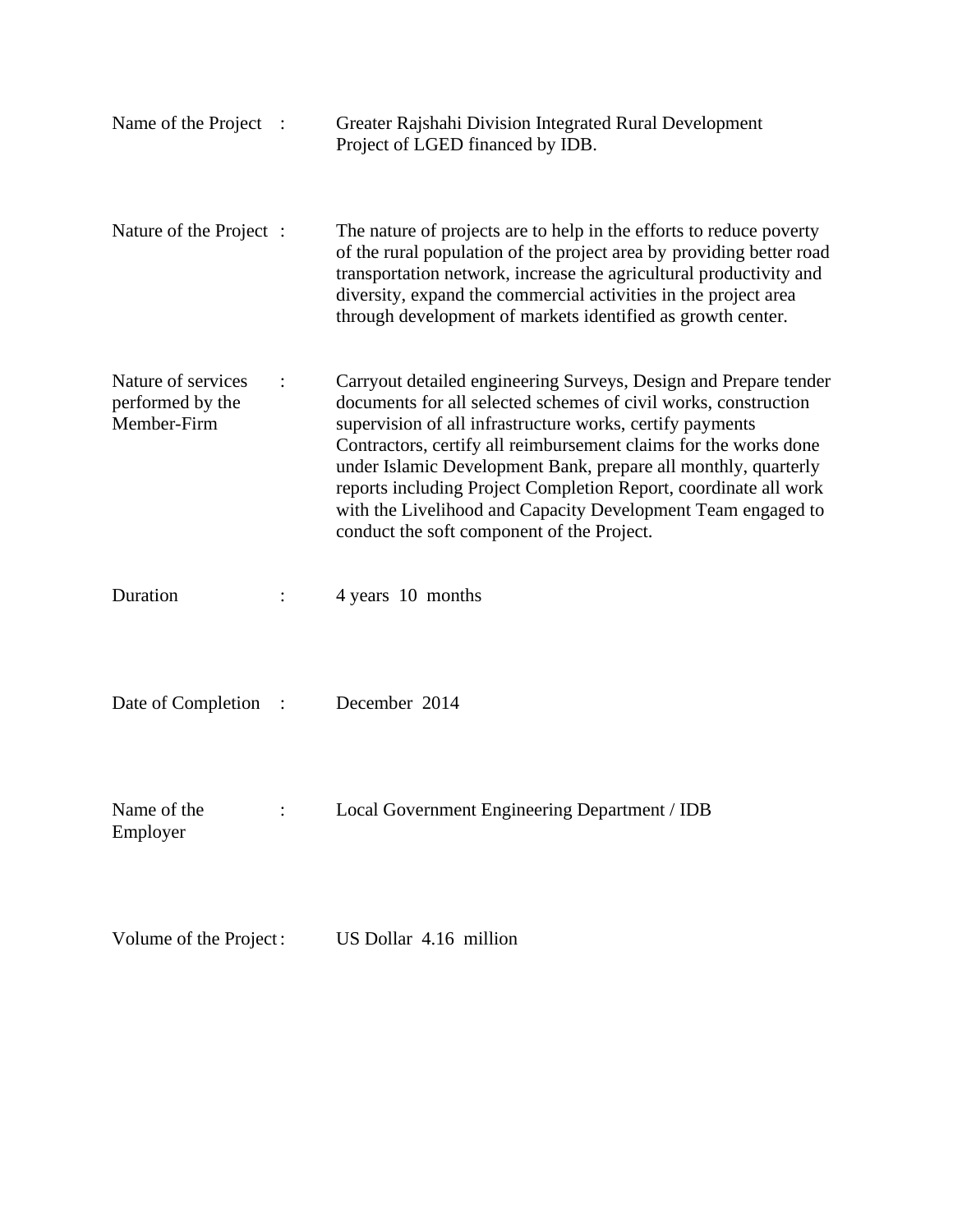| Name of the Project :                                 |                | Design and Supervision of Connector Road under Chittagong Port<br>Trade Facilitation Project financed by ADB.                                                                                                                                                                                                                                                                                                                                                                                                                         |
|-------------------------------------------------------|----------------|---------------------------------------------------------------------------------------------------------------------------------------------------------------------------------------------------------------------------------------------------------------------------------------------------------------------------------------------------------------------------------------------------------------------------------------------------------------------------------------------------------------------------------------|
| Nature of the Project :                               |                | This connector roads includes 1.7 km access-controlled road with a<br>flyover, viaduct and apron along with surface road to provide a<br>crossover of the Chittagong to Patenga Road. This road has a direct<br>and separate connection with Chittagong Container Terminal and<br>New Mooring Container Terminal which will free the Chittagong<br>Patenga Road from the major portion of the port container traffic<br>and relieve this important city road from congestion.                                                         |
| Nature of services<br>performed by the<br>Member-Firm |                | - Topographical and land use survey<br>- Hydrological and Geotechnical Investigation<br>- Environmental and Social Assessment<br>- Preparation of land acquisition plan<br>- Preparation of design, drawings, cost estimates and tender<br>documents<br>- Assist RHD during the tender process and tender evaluation<br>- Full time construction supervision including quality control of<br>works<br>- Certification of Contractor's bill<br>- Prepare physical progress reports<br>- Provide on job training for counterpart staff. |
| Duration                                              | $\ddot{\cdot}$ | 5 years                                                                                                                                                                                                                                                                                                                                                                                                                                                                                                                               |
| Date of Completion                                    |                | June 2011                                                                                                                                                                                                                                                                                                                                                                                                                                                                                                                             |
| Name of the<br>Employer                               | $\ddot{\cdot}$ | Roads and Highways Department                                                                                                                                                                                                                                                                                                                                                                                                                                                                                                         |
| Volume of the Project:                                |                | US Dollar 111.28 million                                                                                                                                                                                                                                                                                                                                                                                                                                                                                                              |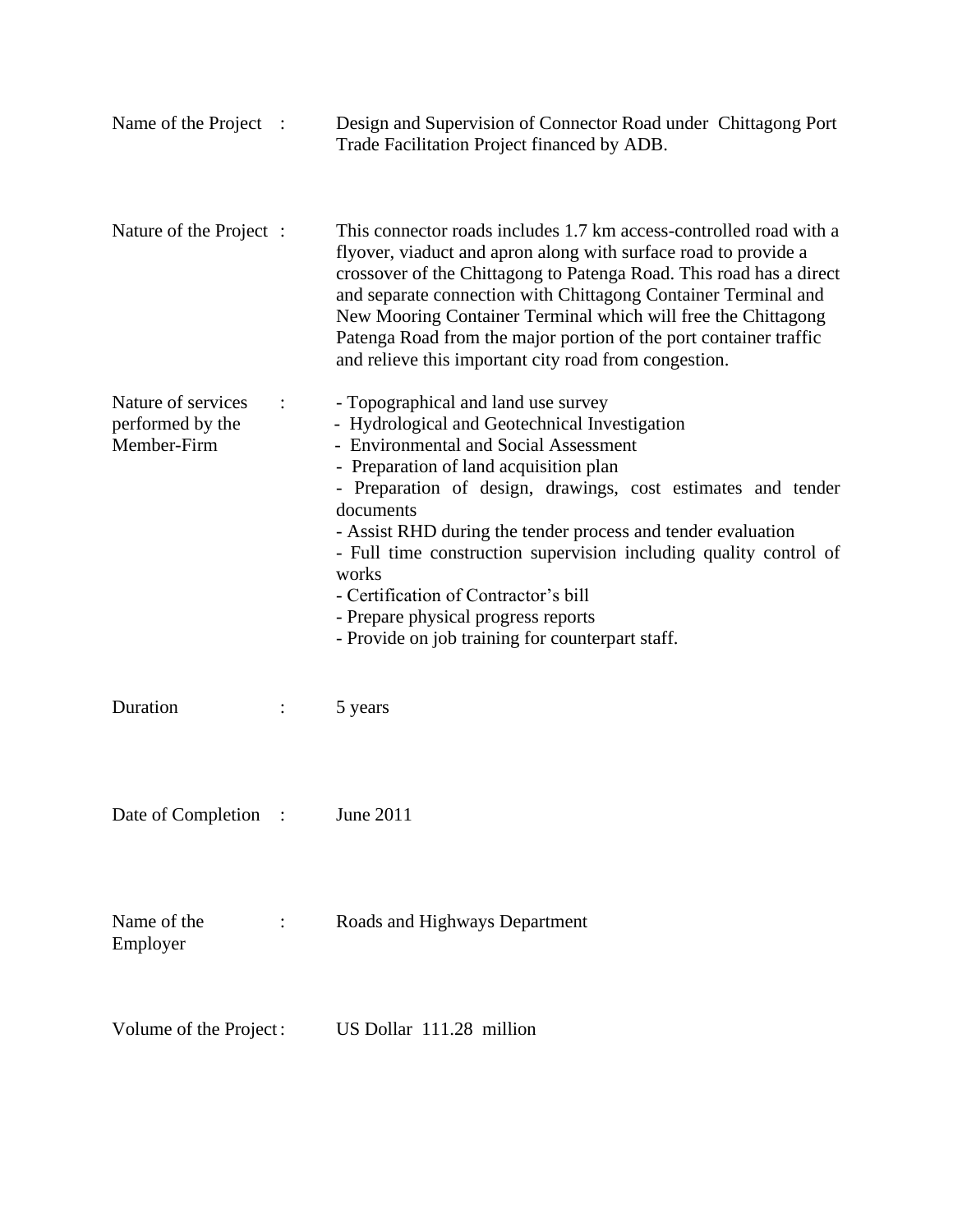| Name of the Project :                                 |                | Construction Supervision of 3 <sup>rd</sup> Buriganga and 2 <sup>nd</sup> Shitalakhya<br>Bridge of RHD under KFAED financing.                                                                                                                                                                                                                                                                                                                                               |
|-------------------------------------------------------|----------------|-----------------------------------------------------------------------------------------------------------------------------------------------------------------------------------------------------------------------------------------------------------------------------------------------------------------------------------------------------------------------------------------------------------------------------------------------------------------------------|
| Nature of the Project :                               |                | Construction of the two major bridges on the western and eastern<br>outskirts of Dhaka City to expand the road network on the western<br>side of Dhaka and improve traffic congestion over the 1 <sup>st</sup><br>Shitalakhya bridge connection Dhaka with the eastern and south-<br>eastern part of the country.                                                                                                                                                           |
| Nature of services<br>performed by the<br>Member-Firm |                | -Review of all detailed Design, Drawing, Tender Document<br>etc.<br>- Construction Supervision and Quality control of works;<br>- Check Contractor's invoices and certifying payment;<br>- Monitoring progress and prepare progress reports;<br>- Prepare and recommend variation orders;<br>- Bridge toll-related activities;<br>- Transfer to Technology and Staff training;<br>- Environmental Management and Monitoring;<br>- Operation and Maintenance;<br>- Reporting |
| Duration                                              |                | 4 years 1 month                                                                                                                                                                                                                                                                                                                                                                                                                                                             |
| Date of Completion :                                  |                | <b>July 2010</b>                                                                                                                                                                                                                                                                                                                                                                                                                                                            |
| Name of the<br>Employer                               | $\ddot{\cdot}$ | Roads and Highways Department                                                                                                                                                                                                                                                                                                                                                                                                                                               |

Volume of the Project: US Dollar 21.69 million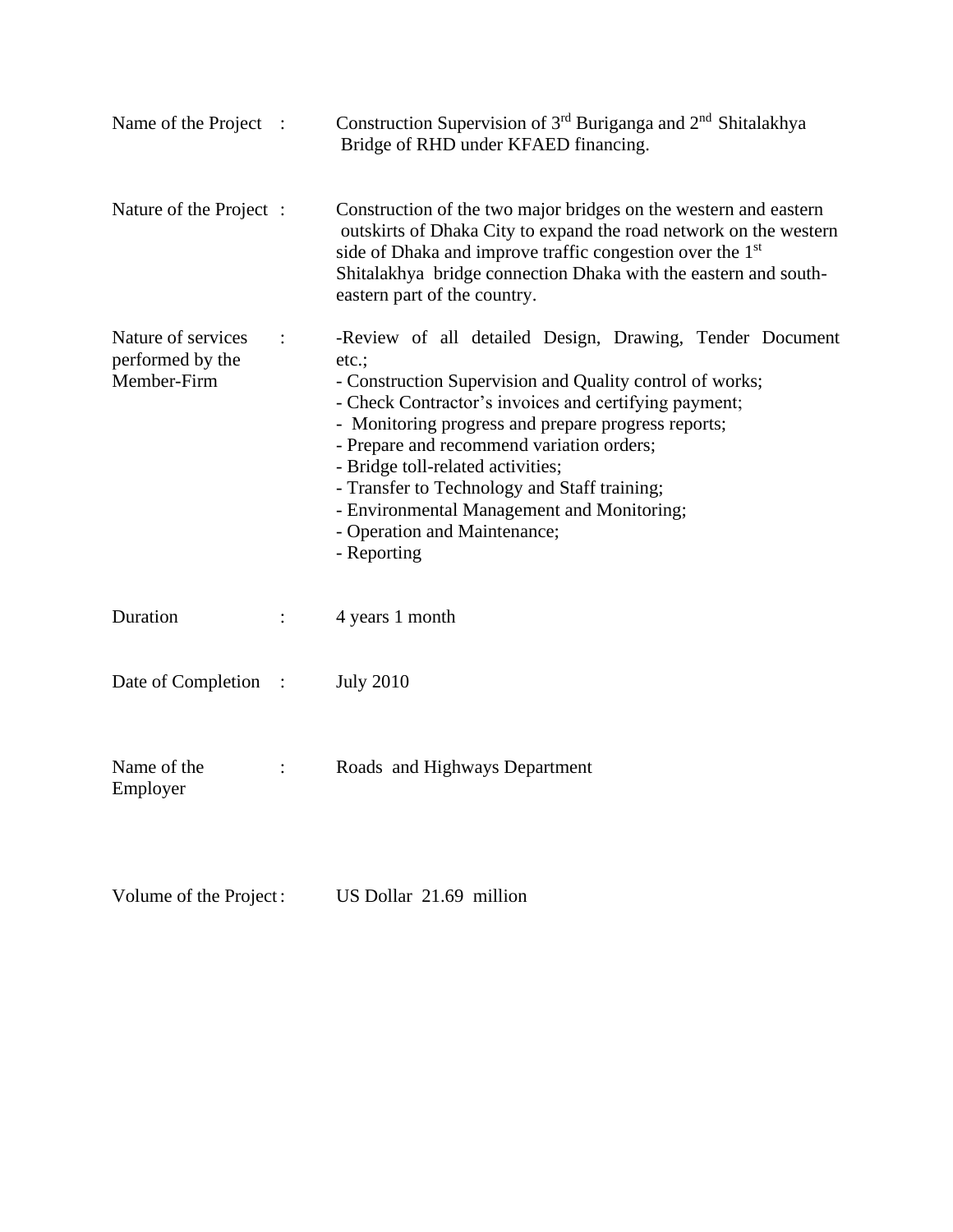| Name of the Project :                                 |                      | Bridge Replacement Project of RHD funded by DFID                                                                                                                                                                                                                                                                                                                                                                                                                                                                                                                                                                                                                                                                                                                                                                                                                                                                                                                                                                                                                                                                                                                                                                                                               |
|-------------------------------------------------------|----------------------|----------------------------------------------------------------------------------------------------------------------------------------------------------------------------------------------------------------------------------------------------------------------------------------------------------------------------------------------------------------------------------------------------------------------------------------------------------------------------------------------------------------------------------------------------------------------------------------------------------------------------------------------------------------------------------------------------------------------------------------------------------------------------------------------------------------------------------------------------------------------------------------------------------------------------------------------------------------------------------------------------------------------------------------------------------------------------------------------------------------------------------------------------------------------------------------------------------------------------------------------------------------|
| Nature of the Project :                               |                      | The Bridge Replacement Project Work Package-3 comprises detail<br>design and reconstruction of 3 nos. of pre-stressed concrete girder<br>bridges and inspection and maintenance of 61 nos. of small<br>bridges and culverts located on National and Regional Highways<br>within RHD zones of Rajshahi and Rangpur. The bridges are<br>narrow single lane structures on two-lane highways and are to be<br>replaced with wider structures, maintenance to other existing<br>structures on the road links concerned will also be carried out<br>under the project funded by DFID.                                                                                                                                                                                                                                                                                                                                                                                                                                                                                                                                                                                                                                                                                |
| Nature of services<br>performed by the<br>Member-Firm |                      | Consultancy services for Phase-1 includes topographical<br>and land use survey, geotechnical investigation,<br>environmental impact assessment and design of the structures,<br>preparation of land acquisition plans, preparation of tender<br>dossiers for each construction contract package. Assistance to<br>RHD during the tender process and tender evaluation and award<br>of construction contracts. Phase 2 services for the project include:<br>supervision of the construction works included in the<br>(a)<br><b>Construction Contracts.</b><br>(b)<br>supervision of the maintenance works included in the<br><b>Construction Contracts.</b><br>verification<br>of the<br>and<br>certification<br>Contractors'<br>(c)<br>submissions for Interim Payment.<br>and enforcement<br>monitoring<br>of the<br>(d)<br>Contractors'<br>implementation of the Environmental Management Plan.<br>of the<br>monitoring<br>and<br>enforcement<br>Contractors'<br>(e)<br>implementation of the Health and Safety Management<br>Plans.<br>application of quality assurance and quality control<br>(f)<br>procedures, including implementation of site quality plans<br>and quality audits of the Contractors, reporting of physical<br>and financial progress. |
| Duration                                              | $\ddot{\cdot}$       | 4 years 7 months                                                                                                                                                                                                                                                                                                                                                                                                                                                                                                                                                                                                                                                                                                                                                                                                                                                                                                                                                                                                                                                                                                                                                                                                                                               |
| Date of Completion                                    | $\ddot{\phantom{0}}$ | <b>July 2007</b>                                                                                                                                                                                                                                                                                                                                                                                                                                                                                                                                                                                                                                                                                                                                                                                                                                                                                                                                                                                                                                                                                                                                                                                                                                               |
| Name of the<br>Employer                               | $\ddot{\phantom{0}}$ | Roads and Highways Department / DFID                                                                                                                                                                                                                                                                                                                                                                                                                                                                                                                                                                                                                                                                                                                                                                                                                                                                                                                                                                                                                                                                                                                                                                                                                           |
| Volume of the Project:                                |                      | US Dollar 2.67 million                                                                                                                                                                                                                                                                                                                                                                                                                                                                                                                                                                                                                                                                                                                                                                                                                                                                                                                                                                                                                                                                                                                                                                                                                                         |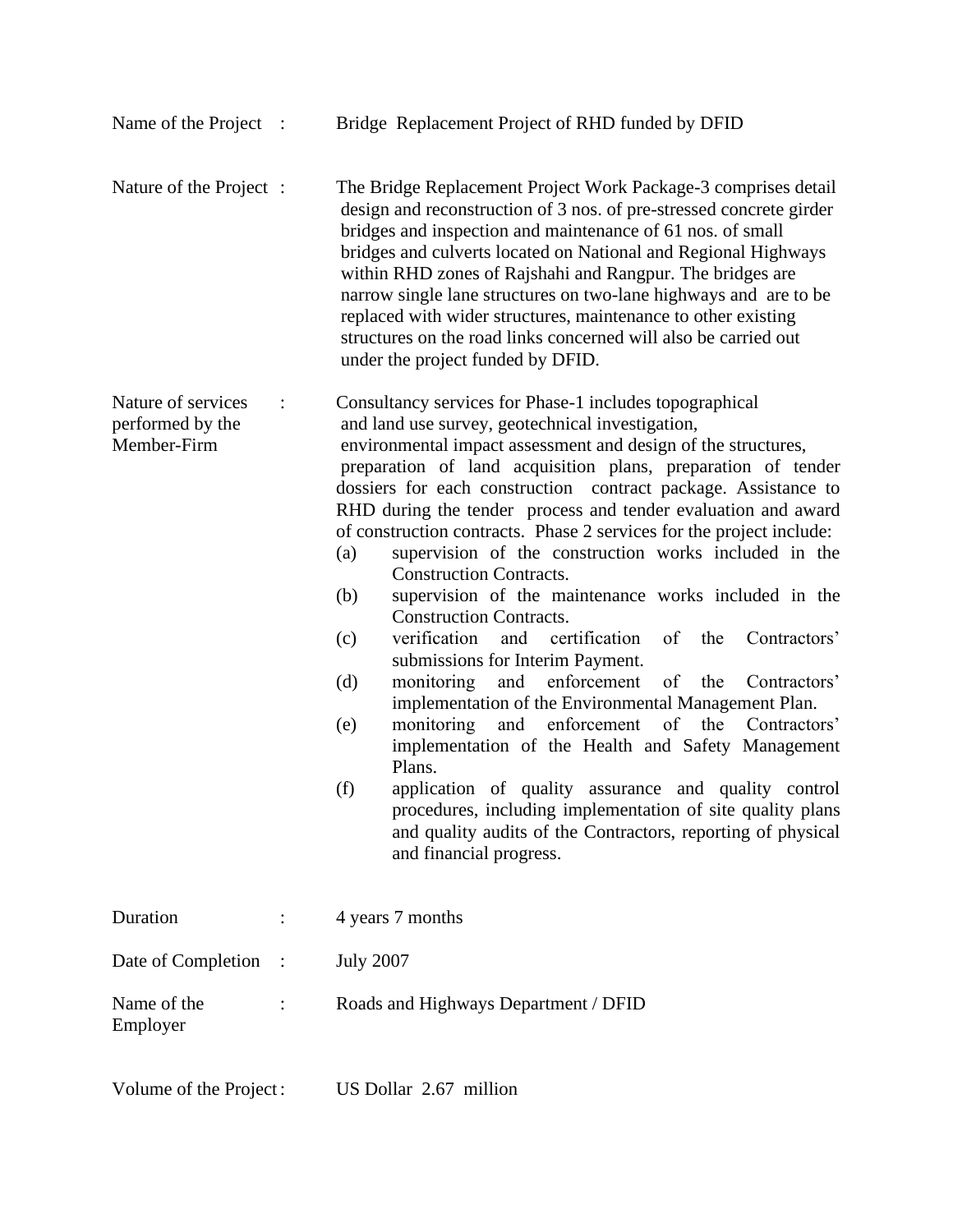| Name of the Project $\therefore$ | Improvement of Feeder Road Type A, National and Regional Road |
|----------------------------------|---------------------------------------------------------------|
|                                  | Maintenance, Road Safety Improvement and Axle Load Control    |
|                                  | (RRMP-III)                                                    |

Nature of the Project : There are about 700 number Feeder Road Type A Thana connecting roads belonging to RHD. Many of these roads were constructed without proper design. The bridges and culverts on these roads were not of adequate specification. The network generally requires widening and raising of the embankment, reconstruction and widening and strengthening of pavement, reconstruction of existing bridges and construction of additional bridges and drainage structures.

> The project components include (a) Improvement of Feeder Road Type A about 500 km. (b) Structures – pre-stressed concrete girder bridges 22 nos. (single/multi-span, 20 m to 138m long), (c) Periodic Maintenance of National and Regional roads 620 km. (d) Road Safety Improvement (e) Axle Load Control.

| Nature of services<br>performed by the<br>Member-Firm | $\sim$ 1 | -Pre-award activities and design review for the first year's<br>programme for Feeder Roads Type A;<br>- Planning and design for second and third years' program for<br>Feeder Roads Type A.;<br>- Preparation of tender document and evaluation of bids for<br>Feeder Roads Type A;<br>- Planning, design, bid preparation/evaluation for Periodic<br>Maintenance of National and Regional Roads;<br>- Construction supervision of project works;<br>- Verification and certification of the Contractors submissions for<br>Interim and final payment certificates;<br>- Environmental and socio-economic aspects;<br>- Training of RHD personnel |
|-------------------------------------------------------|----------|---------------------------------------------------------------------------------------------------------------------------------------------------------------------------------------------------------------------------------------------------------------------------------------------------------------------------------------------------------------------------------------------------------------------------------------------------------------------------------------------------------------------------------------------------------------------------------------------------------------------------------------------------|
| Duration                                              |          | 6 years 2 months                                                                                                                                                                                                                                                                                                                                                                                                                                                                                                                                                                                                                                  |
| Date of Completion :                                  |          | June 2005                                                                                                                                                                                                                                                                                                                                                                                                                                                                                                                                                                                                                                         |
| Name of the                                           |          | Roads and Highways Department                                                                                                                                                                                                                                                                                                                                                                                                                                                                                                                                                                                                                     |

Volume of the Project: US Dollar 140.46 million

Employer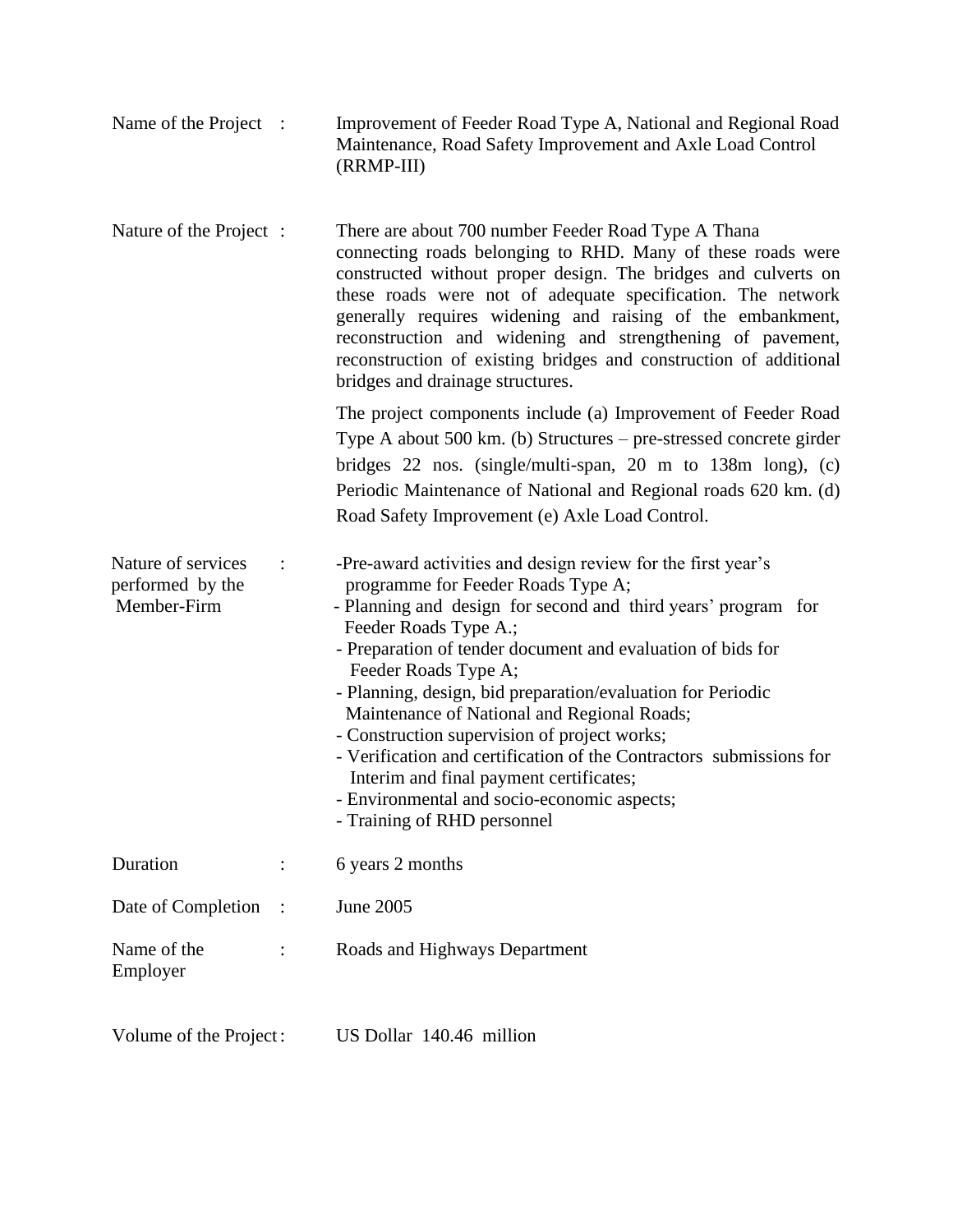| Name of the Project                                   |                        | Noakhali District Rural Infrastructure Development and<br>Maintenance Project                                                                                                                                                                                                                                                                                                                                                                                                                                                                                                                                                                                                                                                                                                                                                                                                  |
|-------------------------------------------------------|------------------------|--------------------------------------------------------------------------------------------------------------------------------------------------------------------------------------------------------------------------------------------------------------------------------------------------------------------------------------------------------------------------------------------------------------------------------------------------------------------------------------------------------------------------------------------------------------------------------------------------------------------------------------------------------------------------------------------------------------------------------------------------------------------------------------------------------------------------------------------------------------------------------|
| Nature of the Project :                               |                        | The development objective of the project is increased rural<br>income and reduced rural poverty. The purposes of the<br>project are more efficient rural transport and trading<br>infrastructure in Noakhali district, which responds to local<br>priorities and benefits the poor. Increased technical and<br>financial sustainability of improved rural transport and<br>trading infrastructure and strengthened institutional<br>capability for the participatory development of efficient<br>rural infrastructure.<br>The project components are Upgrading of the Core LGED<br>Rural Road Network, Maintenance of the Core Road<br>Networks, Improvement of Markets, Improvement of<br>Ghats, Sustainable Development of Local Level<br><b>Infrastructure, Complementary Poverty Reduction</b><br>Measures, Institutional Development and Training and<br>Project Support. |
| Nature of services<br>performed by the<br>Member-Firm |                        | The services include assistance and support LGED in<br>project planning, monitoring, reporting and financial<br>management. This includes advise on technical<br>specifications, engineering design for physical<br>infrastructure works, contract documentation, evaluation of<br>tender and award, assistance in land acquisition assistance<br>in supervision and quality control of works, certifying<br>payments, assistance in establishing road maintenance<br>planning, budgeting, contracting, implementation,<br>supervision, monitoring and reporting procedures, advise<br>LGED in all aspects of institutional development and<br>training.                                                                                                                                                                                                                       |
| Duration                                              | $\ddot{\cdot}$         | 6 years                                                                                                                                                                                                                                                                                                                                                                                                                                                                                                                                                                                                                                                                                                                                                                                                                                                                        |
| Date of Completion                                    | $\ddot{\phantom{0}}$ : | <b>June 2004</b>                                                                                                                                                                                                                                                                                                                                                                                                                                                                                                                                                                                                                                                                                                                                                                                                                                                               |
| Name of the<br>Employer                               |                        | Swiss Agency for Development & Cooperation (SDC)/<br><b>LGED</b>                                                                                                                                                                                                                                                                                                                                                                                                                                                                                                                                                                                                                                                                                                                                                                                                               |
| Volume of the Project:                                |                        | US Dollar 11.23 million                                                                                                                                                                                                                                                                                                                                                                                                                                                                                                                                                                                                                                                                                                                                                                                                                                                        |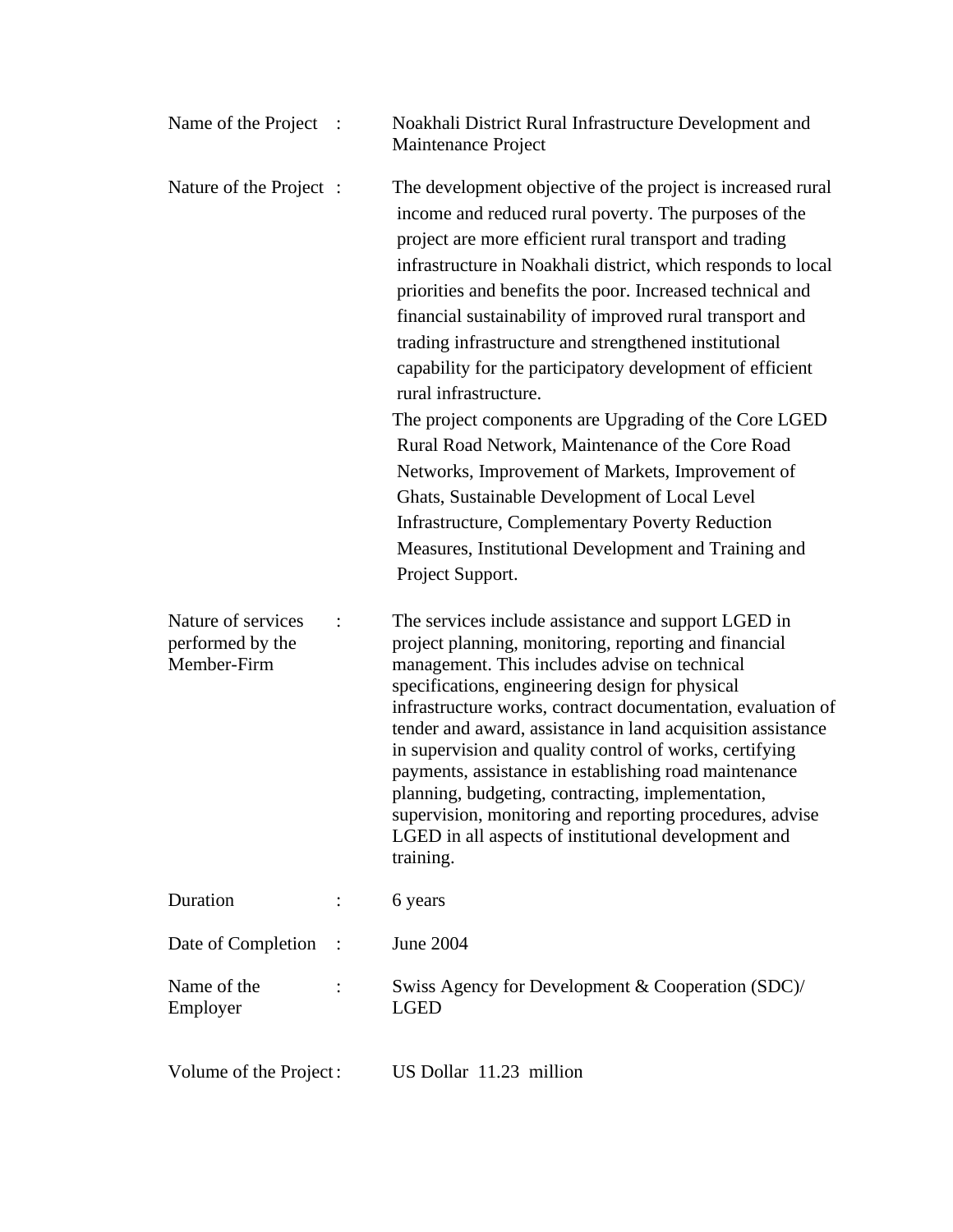| Name of the Project                                   | $\ddot{\phantom{1}}$ : | <b>Construction of Bhairab Bridge</b>                                                                                                                                                                                                                                                                                                                                                                                                                                                                                                                                                                                                                                                                                                                                                                                                                                                                                                                                                                                                                                                                                                                                                                                                                                                                                      |
|-------------------------------------------------------|------------------------|----------------------------------------------------------------------------------------------------------------------------------------------------------------------------------------------------------------------------------------------------------------------------------------------------------------------------------------------------------------------------------------------------------------------------------------------------------------------------------------------------------------------------------------------------------------------------------------------------------------------------------------------------------------------------------------------------------------------------------------------------------------------------------------------------------------------------------------------------------------------------------------------------------------------------------------------------------------------------------------------------------------------------------------------------------------------------------------------------------------------------------------------------------------------------------------------------------------------------------------------------------------------------------------------------------------------------|
| Nature of the Project :                               |                        | Phase 1- Project development (including establishment of<br>design criteria of each component of works), development<br>of environment management plan and social management<br>plan. Phase 2- The project comprises construction of a<br>highway bridge across the Meghna river at Bhairab<br>together with the provision of river training work and bank<br>protection, the construction of new highway approach<br>embankments and connecting roads and the upgrading of<br>adjacent sections of existing road to National Highway<br>standards.                                                                                                                                                                                                                                                                                                                                                                                                                                                                                                                                                                                                                                                                                                                                                                        |
| Nature of services<br>performed by the<br>Member-Fiem |                        | Phase 1 - The services provided include supervision $\&$<br>control of topographic survey and fixation of vertical and<br>horizontal alignment, the study of effect of progressive<br>movement of the char downstream and identify the limited<br>dredging requirement to distribute the flow in the channel,<br>carry out utilities survey with the object of relocating them<br>during the design phase.<br>Phase $2$ – Construction Supervision of the construction<br>work of the project components: Main bridge – length<br>929m, with 7 spans (110 m) and 2 back spans (79.5 m) and<br>262 long viaducts; River Training Works - 980 m long,<br>revetment with maximum slope of 1:3.5 in one bank and<br>1:6 on other bank, falling apron on existing river bed<br>(width 15-24m in one bank and 10-15m on other bank);<br>Approach road $-1.8$ km; Bridge end Facilities $-$ Toll<br>plazas, control buildings, security buildings etc. The<br>services also include verification and certification of the<br>Contractors' submissions for Interim Payment; Monitoring<br>and enforcement of the Contractors' implementation of the<br>Environmental Management Plan, quality assurance and<br>quality control procedures including implementation of<br>site quality plans and quality audits of the Contractors. |
| Duration                                              |                        | 3 years 11 months                                                                                                                                                                                                                                                                                                                                                                                                                                                                                                                                                                                                                                                                                                                                                                                                                                                                                                                                                                                                                                                                                                                                                                                                                                                                                                          |
| Date of Completion                                    | $\mathbb{R}^2$         | <b>July 2002</b>                                                                                                                                                                                                                                                                                                                                                                                                                                                                                                                                                                                                                                                                                                                                                                                                                                                                                                                                                                                                                                                                                                                                                                                                                                                                                                           |
| Name of the<br>Employer                               |                        | Roads and Highways Department                                                                                                                                                                                                                                                                                                                                                                                                                                                                                                                                                                                                                                                                                                                                                                                                                                                                                                                                                                                                                                                                                                                                                                                                                                                                                              |
| Volume of the Project:                                |                        | US Dollar 105.83 million                                                                                                                                                                                                                                                                                                                                                                                                                                                                                                                                                                                                                                                                                                                                                                                                                                                                                                                                                                                                                                                                                                                                                                                                                                                                                                   |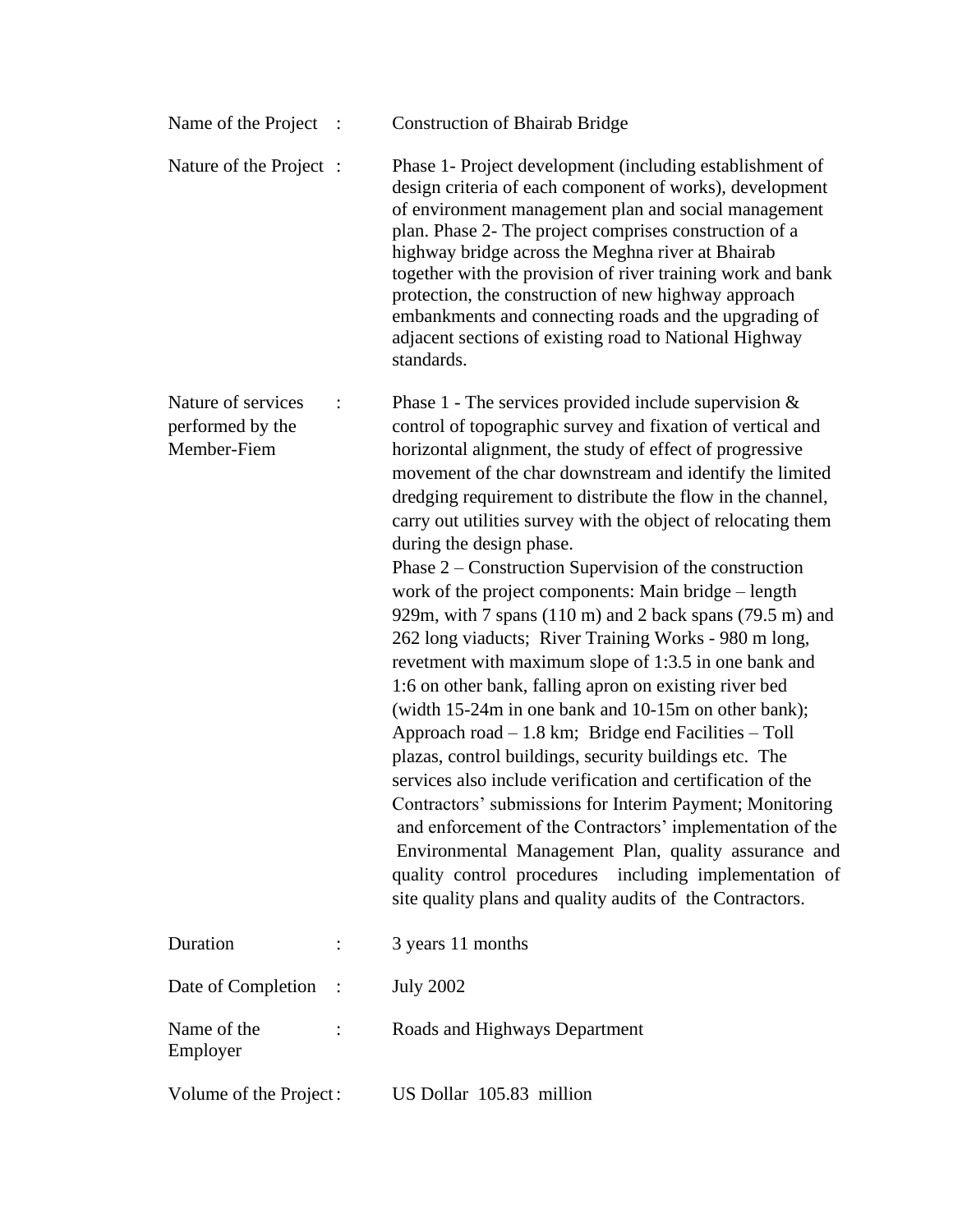| Name of the Project :                                 |  | Dhaka-Sylhet Road Rehabilitation (RRMP-III) of RHD<br>financed by The World Bank                                                                                                                                                                                                                                                                                                                                                                                                                                                                                                                                                                                                                                                                                                                                                                                                                                        |
|-------------------------------------------------------|--|-------------------------------------------------------------------------------------------------------------------------------------------------------------------------------------------------------------------------------------------------------------------------------------------------------------------------------------------------------------------------------------------------------------------------------------------------------------------------------------------------------------------------------------------------------------------------------------------------------------------------------------------------------------------------------------------------------------------------------------------------------------------------------------------------------------------------------------------------------------------------------------------------------------------------|
| Nature of the Project :                               |  | The road between Dhaka and Sylhet 260 km is part of<br>National Route 2, which extends from Sitalakhya to<br>Tamabil located on the border with India. The alignment of<br>the road was developed from inter-village link roads and is<br>not satisfactory for a National Road. The overall condition<br>of the pavement is poor with low embankments in sections,<br>which are subject to flooding. The volume of traffic has<br>increased considerably since the road was built and the<br>2-lane road section requires to be widened and strengthened<br>to meet the increase traffic demand. There are a large<br>number of bridges and culverts including a floating bridge.<br>Most of these bridges are single lane with steel girders and<br>decks constructed in 1940, which require replacement.                                                                                                              |
| Nature of services<br>performed by the<br>Member-Firm |  | The services include review and updating of the Feasibility<br>study already undertaken for the road in order to confirm<br>its viability by evaluation of each sub-section of the road<br>and the road section as a whole after determining the<br>economic profiles, study hydrological characteristics,<br>Traffic surveys, Axle load surveys design of pavement and<br>structures and economic evaluation by calculating the IRR.<br>Conduct Environmental Assessment (EA) and an<br>assessment of the resettlement requirements, preparation of<br>detailed environment and resettlement action plans.<br>Undertake detailed Topographic survey, Soil and Material<br>Investigation, Hydrological Investigation, Geometric<br>design of road, design of embankment & pavement, design<br>of bridges and culverts prepare engineering plans and<br>drawings, cost estimates, specification and Tender<br>documents. |
| Duration                                              |  | 1 year 3 months                                                                                                                                                                                                                                                                                                                                                                                                                                                                                                                                                                                                                                                                                                                                                                                                                                                                                                         |
| Date of Completion                                    |  | <b>July 1998</b>                                                                                                                                                                                                                                                                                                                                                                                                                                                                                                                                                                                                                                                                                                                                                                                                                                                                                                        |
| Name of the<br>Employer                               |  | Roads and Highways Department                                                                                                                                                                                                                                                                                                                                                                                                                                                                                                                                                                                                                                                                                                                                                                                                                                                                                           |
| Volume of the Project:                                |  | US Dollar 123.33 million                                                                                                                                                                                                                                                                                                                                                                                                                                                                                                                                                                                                                                                                                                                                                                                                                                                                                                |